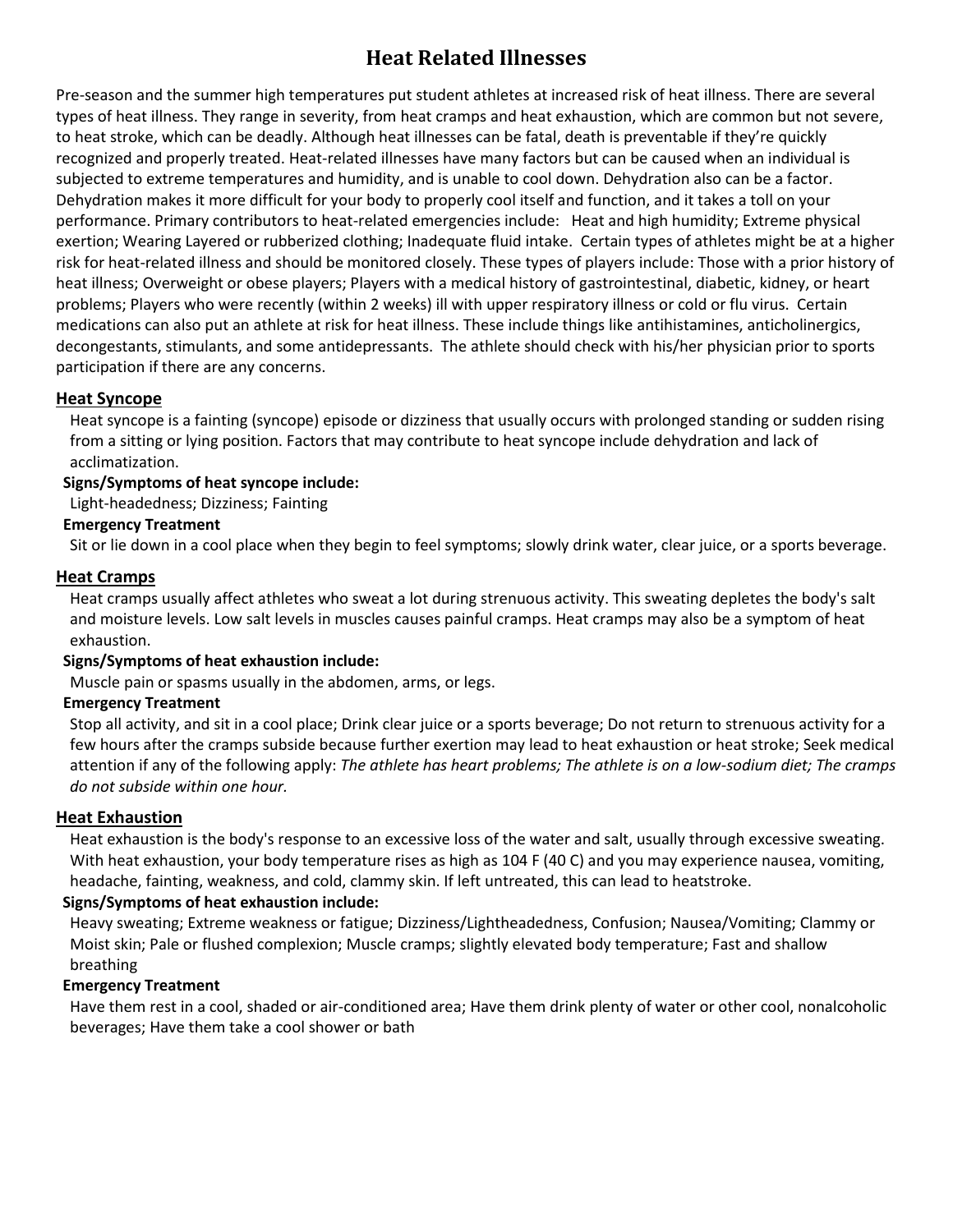## **Heat Stroke**

[The Center for Disease Control](http://www.cdc.gov/niosh/topics/heatstress/) describes heat stroke as the most serious heat-related disorder. It occurs when the body becomes unable to control its temperature: the body's temperature rises rapidly, the sweating mechanism fails, and the body is unable to cool down. When heat stroke occurs, the body temperature can rise to 104 degrees Fahrenheit or higher within 10 to 15 minutes. Heat stroke can cause death or permanent disability if emergency treatment is not given.

## **Signs/Symptoms of heat stroke include**

Hot, dry skin or profuse sweating; Hallucinations/Mental Confusion; Chills; Throbbing headache; High body temperature; Confusion/Dizziness; Slurred speech; Loss of Consciousness; Seizures; Rapid heart rate; Rapid Breathing and Low Blood Pressure

## **Emergency Treatment**

Call 911; Move the athlete to a cool shaded area; Cool the athlete using methods such as: Immersing the athlete in a tub of cold water/ice bath; Spraying, sponging, or showering them with water; fanning their body; Monitor vital signs and perform CPR if needed

### **Recommendations**

As a rule-of-thumb, most athletes should consume 200 to 300 milliliters or 8-10 ounces of fluid every 15 minutes of exercise. For each pound that a player lost in a previous work-out and did not replace, they need to consume 20-24 ounces to fully rehydrate for the next training session. For the first week or so, hold shorter practices with lighter equipment so players can acclimate to the heat. Clothing worn by athletes should be light colored, lightweight and protect against the sun. Follow a work-to-rest ratio, such as 10-minute breaks after 40 minutes of exercise. Get an accurate measurement of heat stress using a wet-bulb globe temperature, which accounts for ambient temperature, relative humidity and radiation from the sun. Remove unnecessary equipment, such as helmets and padding, when environmental conditions become extreme. If someone is suffering from exertional heat stroke, remember to cool first and transport second. Have large cold tubs ready before all practices and games in case cold water immersion is needed to treat exertional heat stroke. Keep beverages cold – cold beverages are consumed 50 percent more than warm beverages. Hydrate before, during and after activity.

----------------------------------------------------------------------------------------------------------------------------------------------

### **Resources:**

National Athletic Trainers' Association, www.nata.org Coach Safely, www.coachsafely.com/heat-illness NFL/Gatorade GSSI, www.nfl.com/static/content/catch\_all/nfl\_generic\_content/BTH-Preventing-Heat.pdf NFL/Gatorade GSSI, [www.nfl.com/static/content/catch\\_all/nfl\\_generic\\_content/gatorade-safety.pdf](http://www.nfl.com/static/content/catch_all/nfl_generic_content/gatorade-safety.pdf)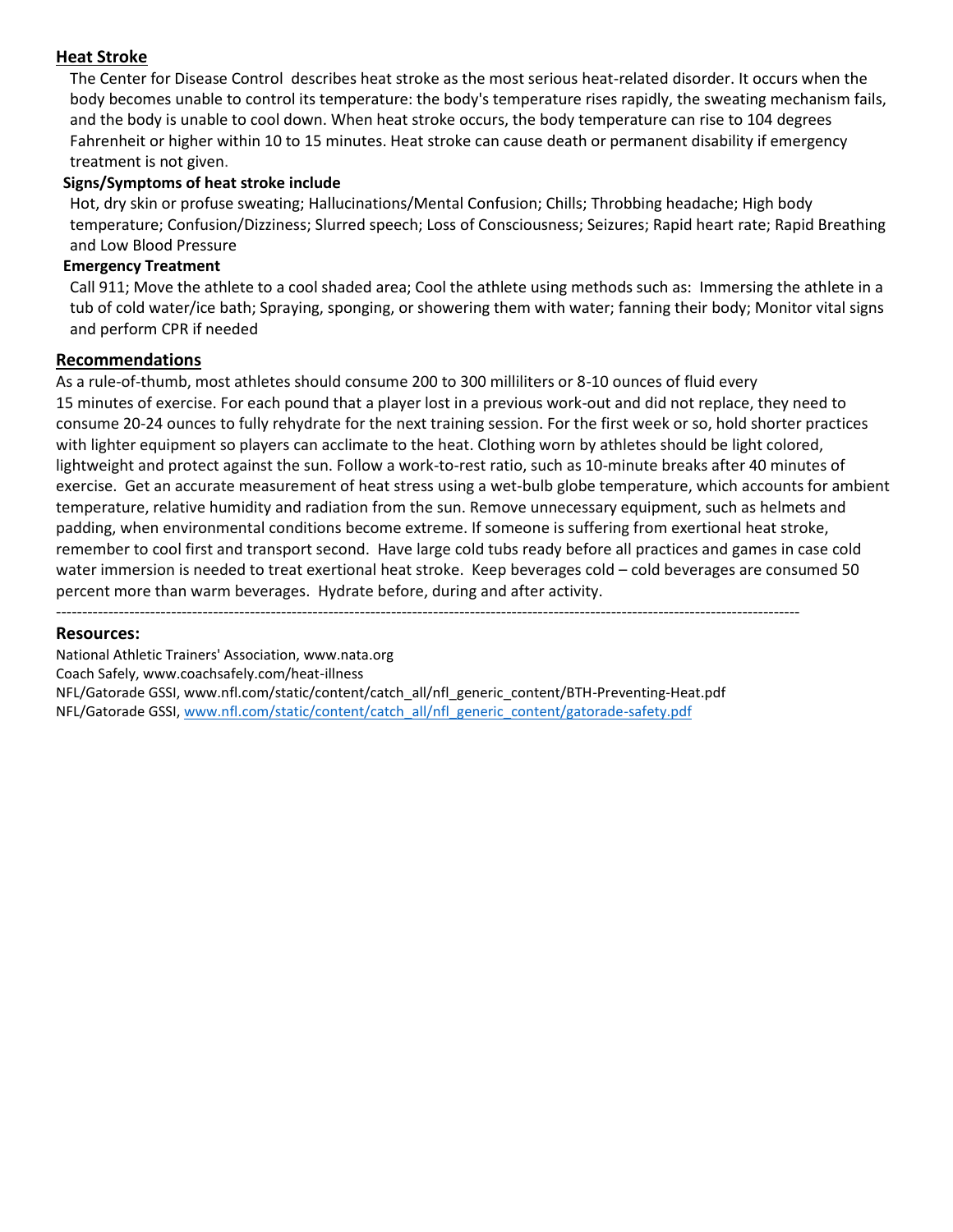# **Safe Weight Loss and Weight Gain for Young Athletes (Ages 12-18 Years)**

Many athletes and teens actively seek changes in body weight in hopes of improving athletic performance or to improve how they look. In some sports, such a[s wrestling,](https://www.healthychildren.org/English/healthy-living/sports/Pages/Wrestling.aspx) [gymnastics,](https://www.healthychildren.org/English/healthy-living/sports/Pages/Gymnastics.aspx) [dancing,](https://www.healthychildren.org/English/healthy-living/sports/Pages/Ballet-and-Dance.aspx) an[d running,](https://www.healthychildren.org/English/healthy-living/sports/Pages/Running.aspx) athletes and [coaches](https://www.healthychildren.org/English/healthy-living/sports/Pages/Coaching.aspx) associate optimal performance with a relatively low [body mass.](https://www.healthychildren.org/English/health-issues/conditions/obesity/Pages/Body-Mass-Index-Formula.aspx) In contact and collision sports, such as [football,](https://www.healthychildren.org/English/healthy-living/sports/Pages/Football.aspx) increased body mass is often encouraged. Athletes interested in losing or gaining weight should discuss strategies fo[r healthy weight](https://www.healthychildren.org/English/health-issues/conditions/obesity/Pages/Losing-Weight-Safely-Sensibly-Successfully.aspx)  [loss o](https://www.healthychildren.org/English/health-issues/conditions/obesity/Pages/Losing-Weight-Safely-Sensibly-Successfully.aspx)r weight gain with their doctor. Your doctor and Registered Dietitian can assist you with an individual plan to meet your goals while maximizing healthy growth, energy and performance.

# **Weight and Sports Performance**

Athletes who are trying to improve [sports performance](https://www.healthychildren.org/English/ages-stages/gradeschool/fitness/Pages/Sports-Performance-and-Ability-in-School-Age-Children.aspx) should keep the following in mind:

- There is no single "best" weight for a given sport. For each athlete there is a range of healthy weights that allow for peak athletic performance.
- It is often more beneficial to monitor athletic performance (such as strength, speed, jump height) than weight.
- In athletes, weight and body mass index (BMI) are not good indicators of body fat and lean muscle.
- Athletes who are thinking about making major changes in weight, and those who are in weight-classified sports (such as wrestling), should have body composition measurements taken to find out percentages of body fat and lean tissue.
- Coaches and parents often do not realize the influence they have on young athletes. Even a casual weight- related comment from a coach might place the athlete at increased risk for unhealthy eating behaviors and trigger eating disorders. Parents should try to be aware of weight-related messages their children may be receiving from coaches, media and family.

# **Weight loss**

Athletes (and coaches) in many sports, such as wrestling, gymnastics, dancing, and running, believe that they will perform better if they lose weight. For athletes who are above their healthy weight, losing excess body fat may be beneficial. However, weight loss in athletes who are already at a healthy weight is neither healthy nor likely to improve performance. Also, most diets that limit calories often result in decreased training intensity and peak performance. Weight loss can be difficult and frustrating and dangerous.

# **For the athlete who wants to lose weight in a healthy way, the following tips may be helpful:**

- Do not lose more than 1 pound per week. Anything faster than this is often due to loss of muscle tissue or water (both of which are important for athletic performance).
- Weight loss efforts should combine changes in athletic training and diet.
- Cycles of weight loss and gain should be avoided. This leads to decreases in metabolism and calorie requirements.
- Get a baseline assessment to determine current weight and body composition and to set realistic goals.
- Manage portion sizes do not overload your plate
- Listen to your body and stop eating when you are satisfied rather than "stuffed". Eat slowly to give your body time to recognize the feeling of fullness.
- Focus on meals to avoid mindless eating and minimize distractions like the TV and reading.
- Logging your food and fluid intake is a great way to create awareness, identify areas for improvement, and ensure accountability.
- Consistency is key to making food choices. At each meal and snack choose foods that support your weight loss goals.
- Have a plan when you enter a cafeteria or restaurant buffet. Start by filling half your plate with veggies and then add a lean protein and grain or carbohydrate source.
- Prioritize protein by including an appropriate serving size in every meal and snack. (Skinless poultry, fish, lean meat, low-fat dairy products, eggs, tofu, and beans)
- Make  $\frac{1}{2}$  of your carbohydrates whole grains by including a  $\frac{1}{2}$  to  $\frac{1}{2}$  cup or 1-2 slices at meals. (Brown/wild rice, quinoa, oatmeal, corn tortillas, whole wheat breads/pasta/crackers)
- Add color by filling half your plate with veggies and snack on fruit and veggies. (≥ 3 servings of veggies + 1-2 servings of fruit per day)
- Add healthy fats in small amounts at meals to slow digestion and keep you full for longer. (Nuts, seeds, oily fish, avocado, plant oils)
- Rethink your drink by choosing water, low-fat milk, or tea instead of sweetened drinks. (Always carry a water bottle)
- Avoid alcohol to avoid unwanted calories and do not take supplements
- Avoid skipping meals and include small snacks to help with recovery & avoid overeating at meals.
- Nutrient-filled desserts are an easy way to curb cravings while staying within a calorie budget.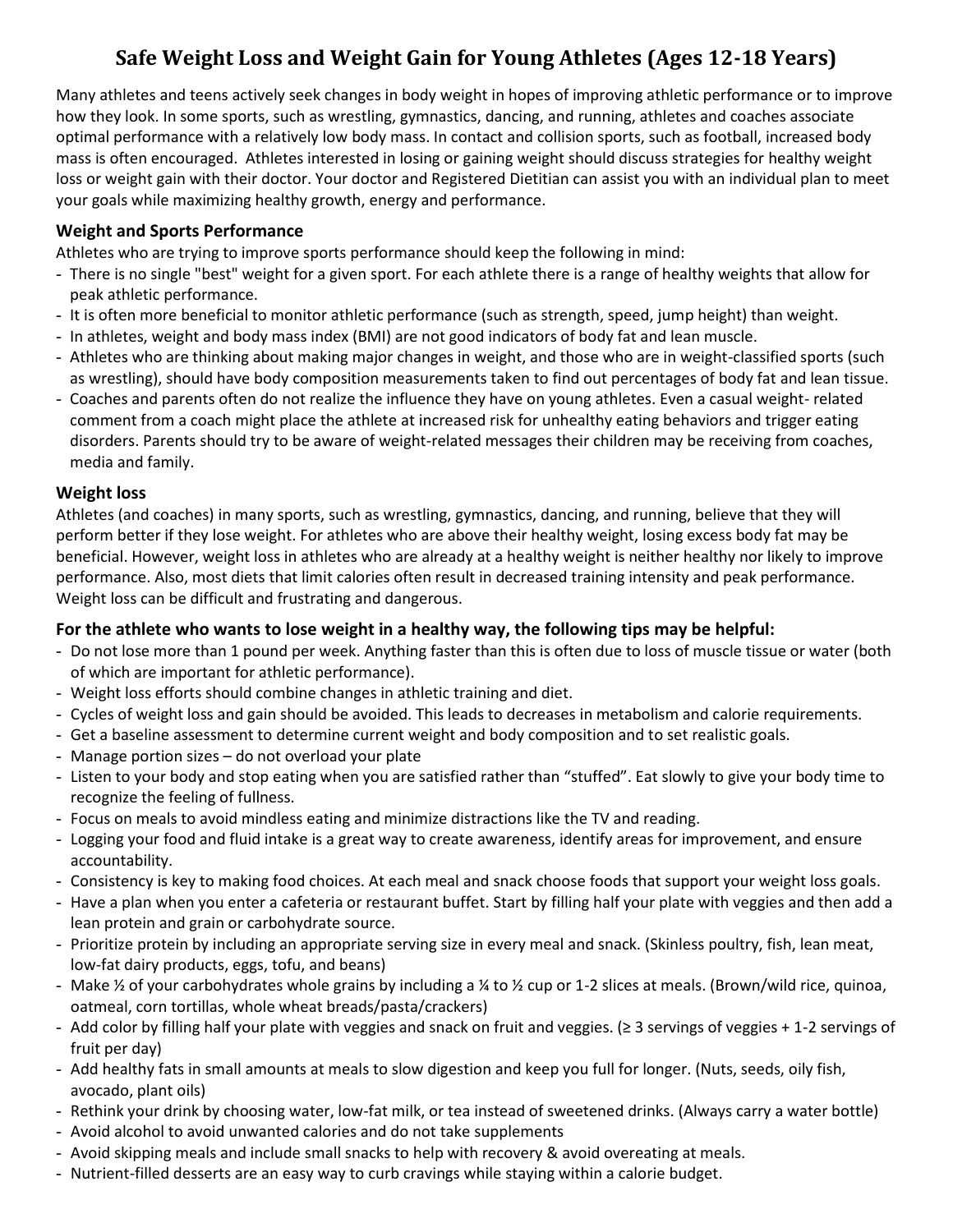- When dining out watch portion sizes. Include veggies and a lean protein, and ask for sauces on the side. (Choose grilled, baked, roasted, broiled, and steamed foods to limit extra calories.)
- Do not take weight-loss supplements/diet pills as they may contain harmful substances or additives.

# **Weight Gain**

Athletes in some sports, such a[s weightlifting](https://www.healthychildren.org/English/healthy-living/fitness/Pages/Weight-Training-and-Lifting.aspx) and football, think that strength, power, and sports performance will get better if they are able to gain weight. However, it is important to remember that weight gain can come from increases in either fat or muscle. Increases in muscle may be very helpful for some young athletes, but increases in fat may result in decreased sports performance. Unfortunately, it is much easier to gain fat than muscle. Young athletes should be encouraged to make changes that will help with improving strength, rather than just gaining weight.

# **For the athlete who wants to gain lean muscle in a healthy way, the following tips may be helpful:**

- Gain only 1 pound each week. Gains faster than this often lead to greater increases in fat.
- Increase calories by 300 to 400 calories each day. Two servings of instant breakfast or meal replacement products can be one option. (Note: "Weight gainer" [supplements](https://www.healthychildren.org/English/healthy-living/sports/Pages/Sports-Supplements.aspx) often contain too many calories and cause greater increases in fat than in muscle. Many supplements contain harmful substances or additives and should never be taken. )
- Eat every 2 to 3 hours, or about 5 to 9 times per day.
- Weight lifting should be done in sets of 8 to 15 repetitions for muscle growth, or in sets of 4 to 6 repetitions to develop strength and power.
- There should be at least 48 hours between hard workouts. This allows muscles to recover between training sessions.
- Increases in weight and muscle size tend to become much easier during puberty.
- Eat a bed time snack include a source of protein (cereal + milk, smoothie, cheese + crackers).
- Increase protein & leucine ensure foods containing the amino acid leucine (meat, fish, poultry, dairy & legumes) are spread evenly through the day, at meals AND snacks, not all at one time, to aid in the growth of new tissue.
- Consistency is key as with training, practice consistency with these tips Monday Sunday.
- Get a baseline assessment to determine current weight and body composition and to set appropriate goals.
- Proper preparation by beginning training sessions well fueled to maximize the cellular growth stimulus on muscles during training.
- Recovery is a key element for muscle growth. Prioritize a recovery nutrition snack or meal immediately post-training as well as a bedtime snack.
- Increase daily calorie intake in order to create new muscle tissue by adding in 1-2 snacks OR increasing portion sizes at meal times. Additional calories should come from all nutrients, not just protein.
- Choose quality calories in the form of whole grains, fruit, dairy, veggies, lean animal protein, oily fish, and healthy fats to ensure nutrients are available for muscle growth in addition to training and daily physiological functioning.
- Monitor progress and track your weight on a weekly to bi-weekly basis and have body composition reassessed every 4-6 weeks to ensure weight gain is primarily muscle.

---------------------------------------------------------------------------------------------------------------------------------------------------

## **Resources:**

Care of the Young Athlete Patient Education Handouts (American Academy of Pediatrics) & USOC SPORT NUTRITION TEAM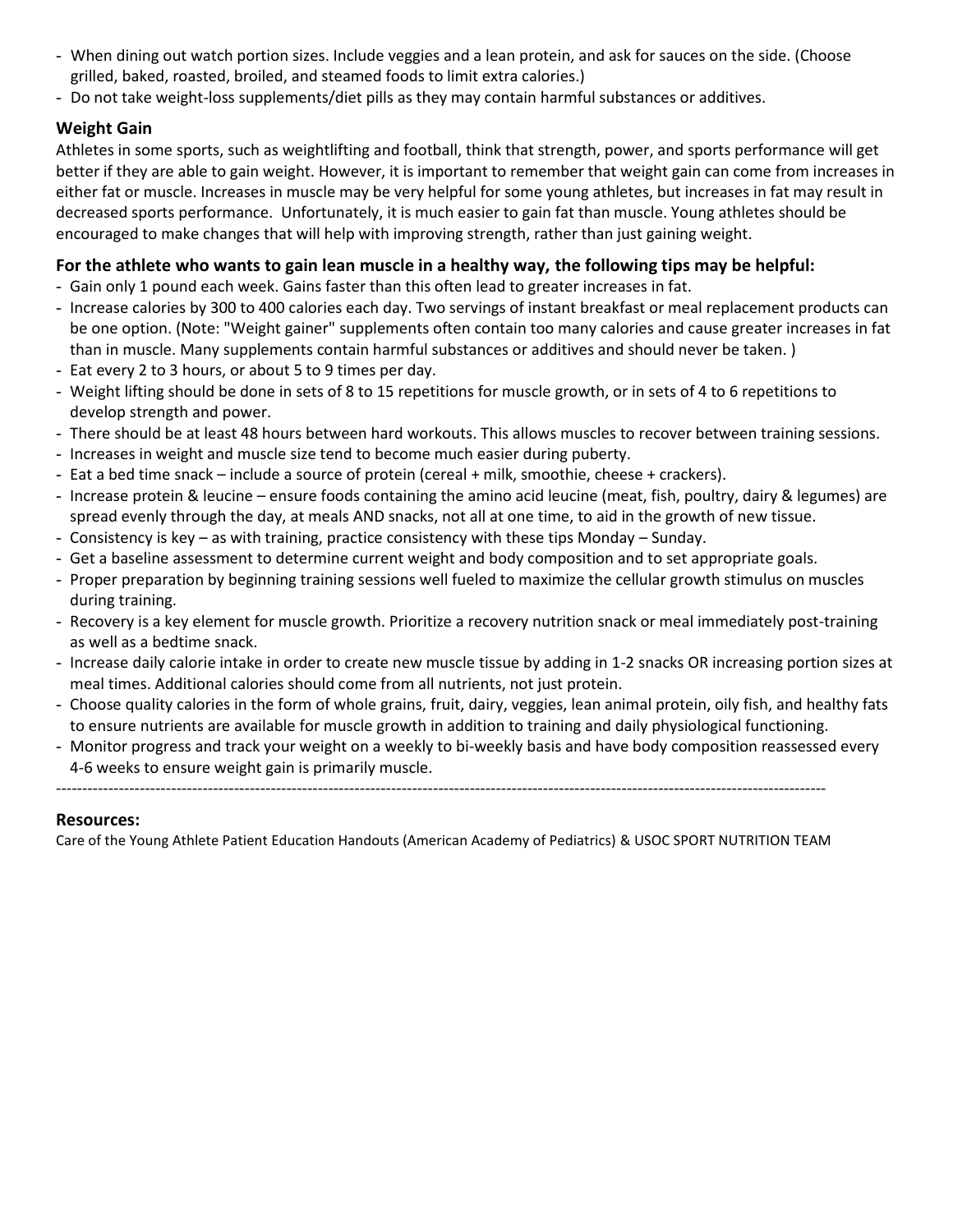# **The Competitive Edge: Winning Nutrition – Food Works**

Want to improve your performance at meets? Want to have more strength and energy? Nutrition can help you do all of this! Get to know what your body needs and wants for the best performance. Athletes usually require a higher level of calorie intake than non-athletes, although the amount varies depending on the athlete's sex, age, height, weight, body composition, stage of growth, level of fitness, and the intensity, frequency, and duration of physical exercise. An appropriate diet for most athletes consists of a minimum of 2000 calories per day; 55–65% should come from carbohydrates, 15–20% from protein, and 20–30% from fats.

Carbohydrates are the best source of energy for before and during any athletic practice or performance.

There are great carbohydrates that increase your strength and speed!! So, what is a carbohydrate? Sometimes called "carbs." A carb comes from milk, cheese, yogurt, fruits, vegetables and grains. Cereal, pasta, cheese and crackers, bananas, oranges, apples are a few of the great carbs that "super charge" your muscles.

Two days before the competition, you can already be improving your strength. Start with lots of water. You should have at least 8 glasses of water each day. For meals and snacks, focus on lots of good carbohydrates. A suggested meal plan follows:

| <b>SAMPLE MEAL PLAN</b> |                                                                                                    |  |
|-------------------------|----------------------------------------------------------------------------------------------------|--|
| <b>Breakfast</b>        | Cereal with low-fat milk. Some good cereals - Frosted Mini-Wheat, Raisin Bran, Quaker Crunchy Corn |  |
|                         | Bran, Post Fruit & Bran, Barbara's Bakery Cinnamon Puffins & Fresh Fruit                           |  |
| <b>Snack</b>            | Fresh Fruit and Whole Wheat Crackers and cheese                                                    |  |
| Lunch                   | Sandwich – meat, cheese, lettuce/tomato, bread – 2 slices & Fresh fruit                            |  |
| <b>Snack</b>            | Yogurt & Fig bars                                                                                  |  |
| <b>Dinner</b>           | Pasta with tomato sauce, Salad, Bread & Milk                                                       |  |

### **Snacks for eating during the day of an event:**

Bagel with peanut butter or cream cheese, Fruit and grain bars, Trail mix – combine dry cereal, nuts & dried fruit, Yogurt and fresh fruit, Fruit muffins, English muffin with apple slices and cheddar cheese, Granola with low fat milk and fruit, a smoothie made with low-fat yogurt, fresh fruit and Diluted fruit juice to drink

\* Remember to keep lots of water going in each and every day. Sipping on water throughout the sporting event is better than drinking large amounts before or during the event.

## **Eating Out (Before or during an event)**

A sub sandwich from Subway or other sub shops with meat and cheese and lots of vegetables is always a better choice than a burger and fries. Try some low fat frozen yogurt after the meal for some quick energy. Another choice would be chili or baked potato at Wendy's. If you can add some fruit to the meal, that is the best. Panera Bread has some excellent choices and fruit salad on the side. Chick Filet has broiled chicken sandwich with carrot-raisin salad or their Superfood salad as a side dish.

A word on sweets – candy and desserts will slow you down. Sodas and other sweetened drinks stay a long time in your stomach and decrease your muscle performance. Save these items for the end of the day of the event, or substitute fruit and dairy.

## **Vegetarian and vegan diets**

It is possible for an athlete to maintain strength and overall health on a vegetarian diet provided that a variety of plantbased sources of protein are consumed on a daily basis and energy intake is adequate. Vegetarian and especially vegan athletes are at risk of inadequate protein, creatine and **iron** intake, however, as well as insufficient amounts of **zinc, vitamin B12, vitamin D,** and **calcium** may also occur. These deficiencies will eventually affect athletic performance.

### **Female Athlete Triad**

Parents should watch for indications of the female athlete triad, such as missing three or more menstrual periods; an unusual number of stress fractures; an excessive amount of time spent exercising or working out; a tendency to wear baggy or concealing clothes even in warm weather; and a restricted eating pattern. Adopting a vegetarian or vegan diet may indicate the onset of an eating disorder in a female athlete. Should these situations occur a referral to a physician & Registered Dietitian for evaluation is warranted to reduce the risk of injury!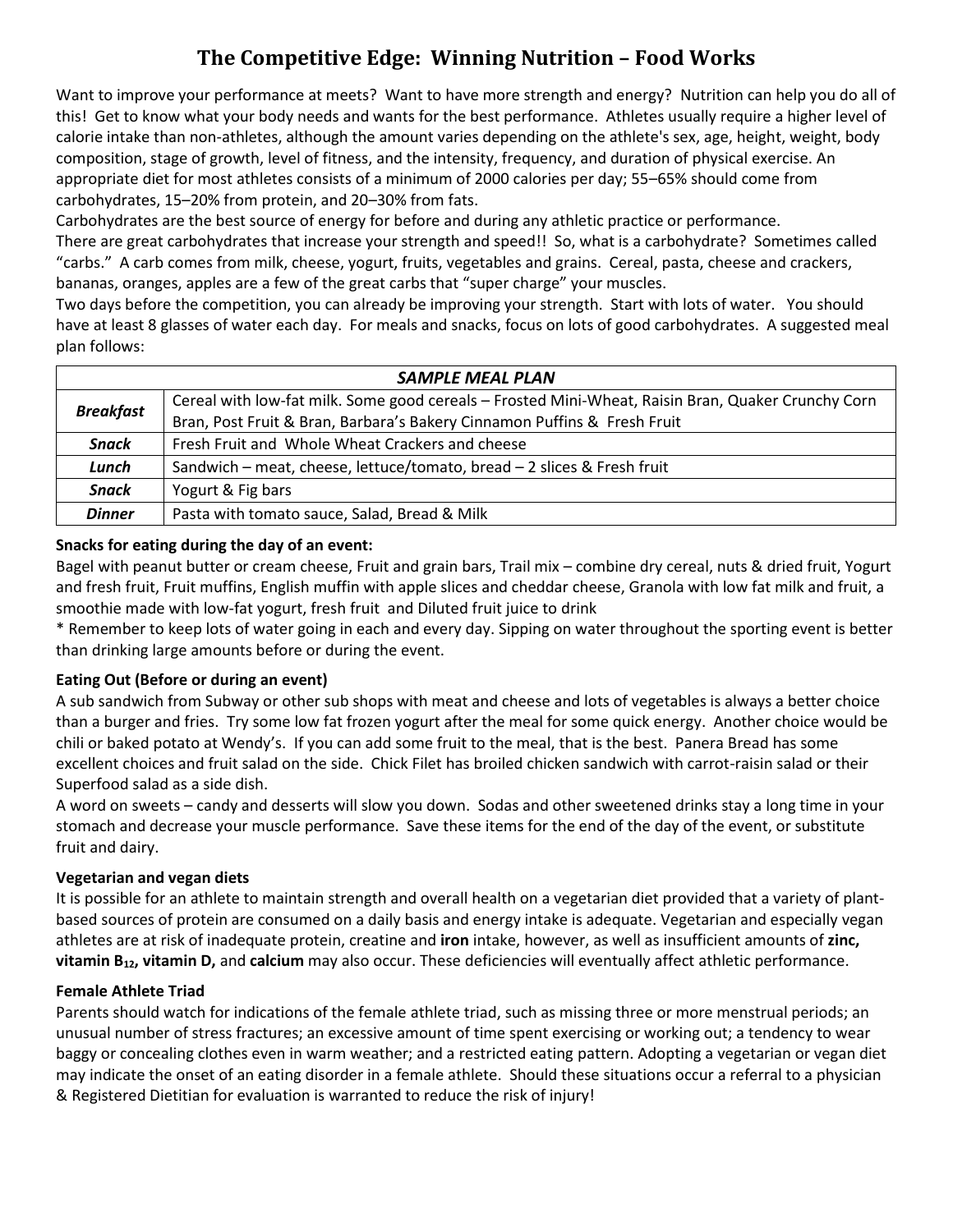### **Precautions**

Consultation with a qualified sports nutritionist is a sound practice for anyone in any age group who is heavily involved in any sport, whether amateur or professional. Specific precautions:

- Consultation should be individualized, as people vary in their energy needs, sweating rates, & body composition
- Any female athlete who stops having menstrual periods (amenorrhea) or has only scanty periods (oligomenorrhea) should be evaluated by a physician & Registered Dietitian for disordered eating.
- Nutritional advice should be given by a registered dietitian, certified athletic trainer or physician.
- Coaches should avoid discussing weight loss and body image with young athletes (with the exception of sports requiring weigh-ins before competition), as such discussions often lead to the athlete's use of harmful weight-loss practices.
- Athletes should never take or use any dietary supplements without consulting their physician and a nutritionist.
- Athletes following a vegetarian or vegan diet require special attention to protein and iron intake.

## **REMEMBER: A strong foundation of a healthful diet is necessary to provide sufficient energy, prevent fatigue, and aid in cardiovascular and muscular work.**

------------------------------------------------------------------------------------------------------------------------------------------

#### **Resources:**

Brought to you by Barb Andresen, RDN, LDN, FAND BAndresen & Associates Nutrition Services

Medical Nutrition Therapist – Sports Nutritionist 336-659-8622 [www.MyMNT.net](http://www.mymnt.net/)

American Academy of Pediatrics (AAP). 141 Northwest Point Blvd., Elk Grove Village, IL 60007. Telephone: (847) 434-4000. Website:http://www.aap.org.

American College of Sports Medicine (ACSM). P. O. Box 1440, Indianapolis, IN 46206-1440. Telephone: (317) 637-9200. Website:http://www.acsm.org.

American Council on Exercise (ACE). 4851 Paramount Drive, San Diego, CA 92123. Telephone: (858) 279-8227. Website: htpp://www.acefitness.org.

American Dietetic Association (ADA). 120 South Riverside Plaza, Suite 2000, Chicago, IL 60606-6995. Telephone: (800): 877-1600. Website:http://www.eatright.org.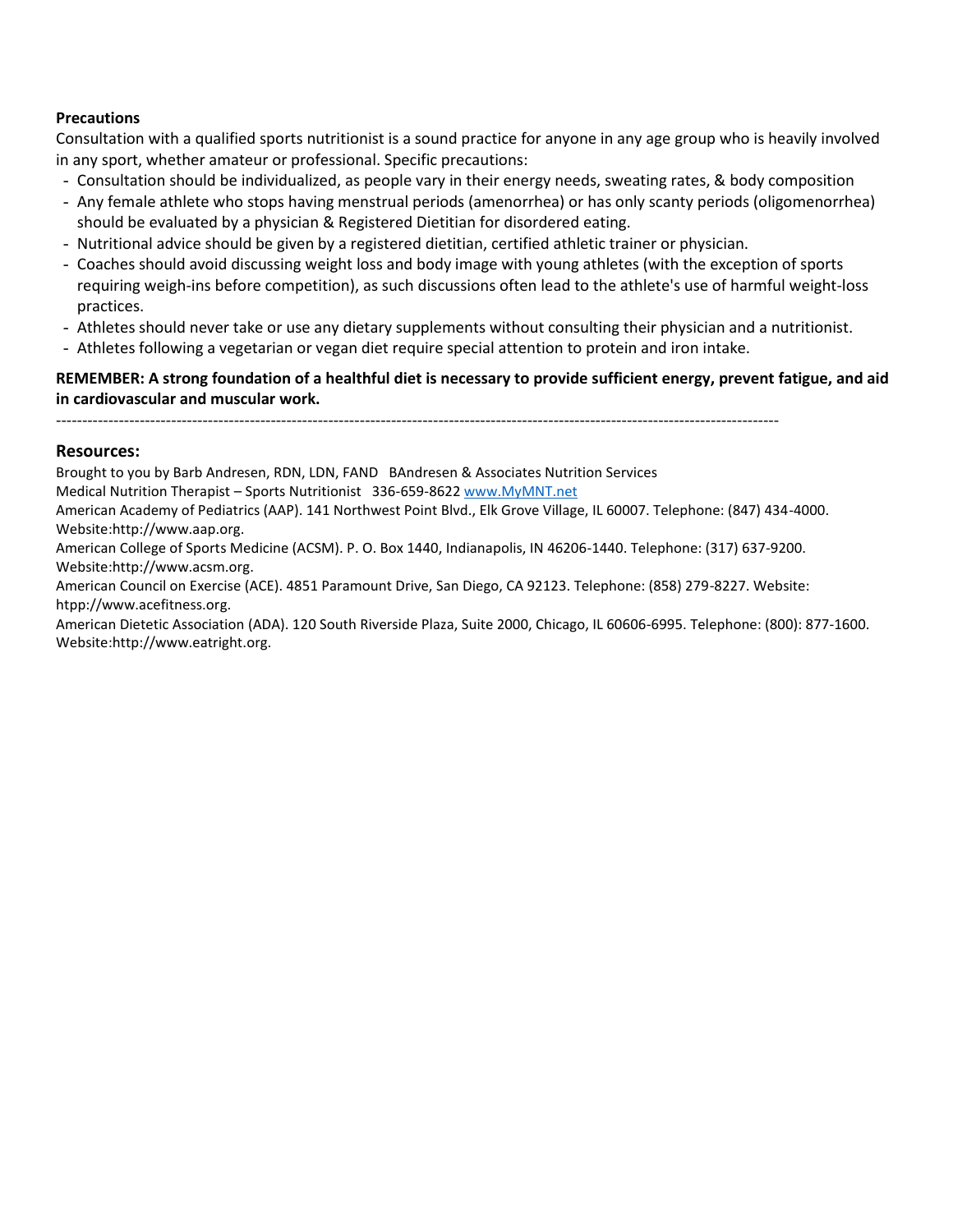# **Sudden Cardiac Arrest Education and Information**

#### **What is sudden cardiac arrest?**

Sudden cardiac arrest (SCA) is when the heart stops beating, suddenly and unexpectedly. When this happens, blood stops flowing to the brain and other vital organs. SCA is NOT a heart attack. A heart attack may cause SCA, but they are not the same. A heart attack is caused by a blockage that stops the flow of blood to the heart. SCA is due to a structural disorder of the heart that is often genetic or a malfunction in the heart's electrical system, causing the heart to suddenly stop beating. SCA also can occur from a direct blow to the chest by a firm projectile (baseball, softball, lacrosse ball, or hockey puck) or by chest contact from another player (called "commotio cordis"). If not treated within minutes, SCA results in death. The normal rhythm of the heart can only be restored with defibrillation, an electrical shock that is safely delivered to the chest by an automated external defibrillator (AED).

#### **How common is sudden cardiac arrest?**

The Centers for Disease Control and Prevention estimate that every year there are about 300,000 cardiac arrests outside hospitals. About 2,000 patients under 25 die of SCA each year.

### **Are there warning signs?**

Although SCA happens unexpectedly; and many times there are no early warning signs, some people at rest and/or with exercise may have the following signs or symptoms, such as:

*Dizziness; Fatigue (extreme tiredness); Lightheadedness; Weakness; Shortness of Breath; Difficulty Breathing; Nausea; Vomiting; Racing or Fluttering Heartbeat (palpitations); Syncope (fainting); and Chest Pains.*

## **Predisposing factors may include:**

A history of high blood pressure; family member with early onset heart disease or sudden death from a heart condition before the age of 50. Specifically a family history of: Long QT Syndrome (fast chaotic heartbeats), Brugada Syndrome (genetic condition causing fainting due to malfunction of the heart's electrical system), Hypertrophic Cardiomyopathy (HCM) [Abnormally thickened heart muscle]or Arrhythmogenic Right Ventricular Dysplasia (ARVD) [genetic defects of the parts composing the heart muscle], Wolf-Parkinson-White (WPW) Syndrome (an extra electrical pathway in the heart causing rapid heartbeats), Myocarditis (inflamed heart muscle), Coronary Artery Anomalies (malformation of an artery around the heart) and Marfan's Syndrome (genetic disorder that affects the body's connective tissue). Use of recreational or performance enhancing drugs, dietary supplements and even energy drinks high in caffeine can result in SCA. The signs and symptoms can be unclear and confusing in athletes. The warning signs are often confused with physical exhaustion. SCA can sometimes be prevented if the underlying causes can be diagnosed and treated.

### **What are the risks of practicing or playing after experiencing these symptoms?**

There are risks associated with continuing to practice or play after experiencing these symptoms. When the heart stops, so does the blood that flows to the brain and other vital organs. Death or permanent brain damage can occur in just a few minutes. Most people who have SCA die from it. Symptoms are the body's way of indicating that something might be wrong. Athletes who experience one or more symptoms should get checked out. Athletes should report symptoms immediately to their coach and athletic trainer.

## **What is the best way to treat Sudden Cardiac Arrest?**

- Early Recognition of SCA (collapse abnormal, labored/gasping-like breathing seizure like activity)
- Early 9-1-1 Access (call **911** for help and get an AED)
- Early CPR (begin chest compressions push hard/push fast on middle of the chest 100 compressions per minute)
- Early Defibrillation (use AED as soon as possible turn it on and follow the prompts)
- Early Advance Care (continue CPR and AED use until EMS arrives)